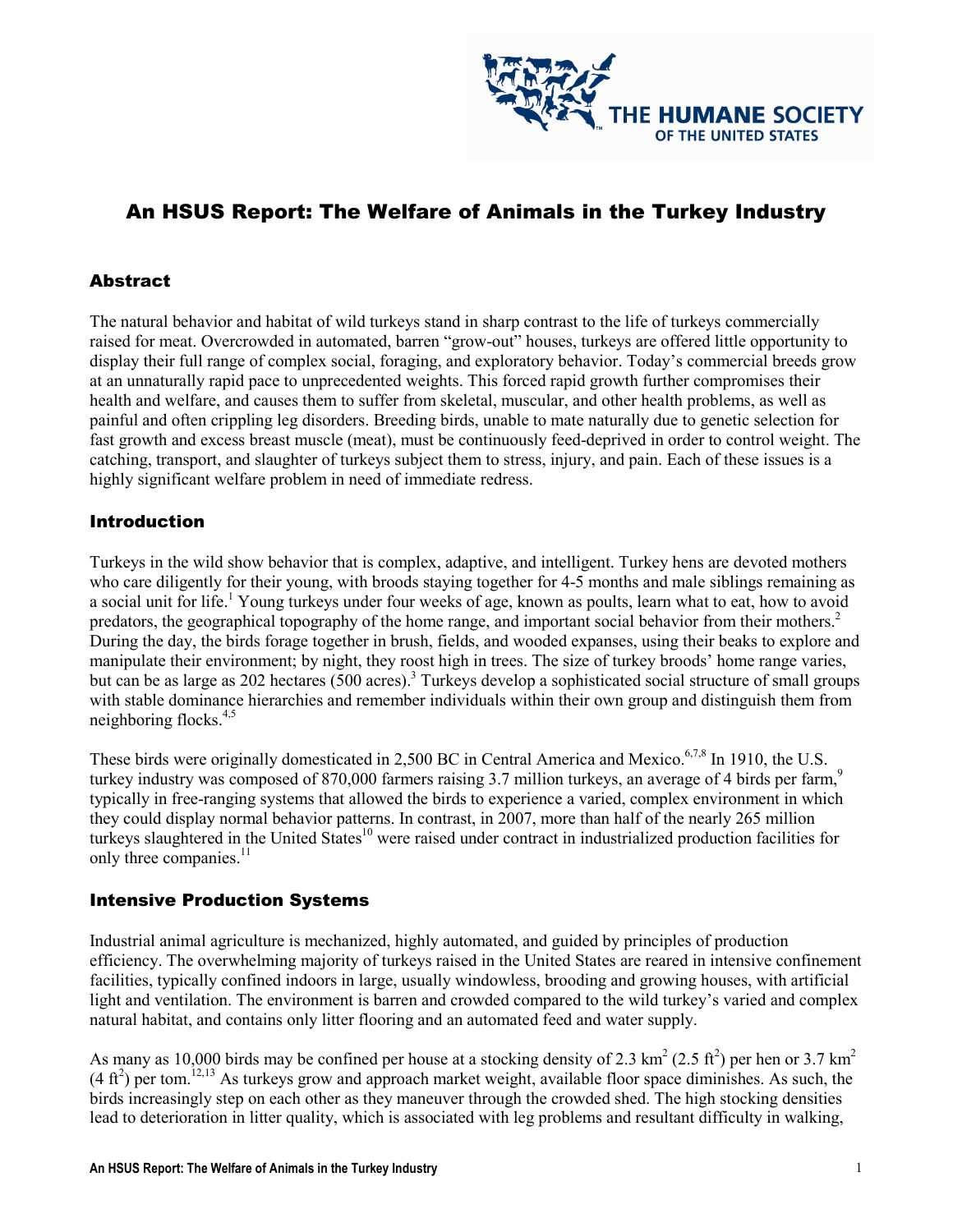and hip and foot-pad dermatitis.<sup>14</sup> Overall welfare of commercially raised turkeys is so compromised that industry tolerates mortality rates of  $7-10\%$ ,<sup>15,16</sup> which totaled 18.2-26 million birds in 2007 alone.

In overcrowded sheds largely devoid of meaningful stimuli, there is no opportunity for turkeys to explore, forage, roost, or form normal social groups. Naturally, turkeys display considerable beak-related behavior,<sup>17</sup> and one wildlife biologist observing broods of young, wild turkeys found that they spent 86-95% of the day foraging.<sup>18</sup> Scientists have postulated that the lack of outlets in industrial turkey production for normal, investigative pecking and foraging lead to abnormal behavior, including feather-pecking and cannibalism.<sup>19,20,21</sup>

### Commercial Poult Processing

Turkeys are hatched by the thousands in large incubators where temperature and humidity are tightly controlled. At the hatchery, turkey poults are "processed," undergoing procedures that include some or all of the following: de-snooding (slicing off the fleshy protuberance over the bird's beak), toe-clipping, and beak-trimming (also called partial beak amputation). Toe-clipping (also referred to as de-toeing) with surgical shears,  $^{22}$  which is done to prevent scratching and subsequent carcass downgrading, $^{23}$  is practiced despite the fact that it is associated with reduced growth rate<sup>24</sup> and higher early mortality.<sup>25</sup> Turkeys are routinely beak-trimmed both to prevent outbreaks of abnormal cannibalistic behavior (see below) and to reduce the impacts of stress-induced aggression. The beak-trimming procedure is performed using sharp secateurs, a heated blade, or a high-voltage electrical current.<sup>26,27</sup> Birds' beaks are highly sensitive and innervated, and, when the end of the beak is removed, nerves are severed.<sup>28</sup> Beak-trimming is painful,<sup>29,30</sup> but current science suggests that turkeys may differ from chickens in that while they do experience pain, they may not endure chronic pain due to neuroma formation. $31$ 

Although these mutilations are meant to prevent later injury, they are highly significant welfare problems in themselves, as Ian Duncan, Emeritus Chair in Animal Welfare at the University of Guelph, explains: "Chopping off parts of young animals in order to prevent future welfare problems is a very crude solution. These surgeries are all preformed without anesthesia or analgesia and, at the very least, will cause some acute pain."<sup>32</sup>

### Injurious Pecking and Intensive Production

Raised in overcrowded, barren environments without mental stimuli, adequate space, or the ability or means by which to perform most natural behavior, turkeys in commercial production may injure one another. Indeed, injurious pecking is a problem for the turkey industry and can lead to cannibalism that can spread throughout a flock. To prevent this problem, turkeys are often beak-trimmed, as discussed above, and raised in low light, which curbs the initiation and spread of this behavior.  $33,34$ 

### Lack of Individual Care

As industrial production facilities use automated feeding, watering, and environmental control, a single person may be responsible for the care of 30,000 birds.<sup>35</sup> Sick or injured individuals undoubtedly go unnoticed. Although veterinary services are utilized by turkey producers, the emphasis is on the health of the flock as a whole, and individual care for each bird is impossible. When sick or injured birds are found, they are typically culled (killed), a process described as such: "In practice, stockmen may use cervical dislocation or the crushing of the head or vertebrae by striking the birds against a wall or with an object. These methods are not satisfactory and research is required on alternative procedures such as overdosing with barbiturates or exposure to gas."<sup>36</sup>

### Air Quality

In crowded turkey production facilities, air quality is diminished with build-up of aerial pollutants such as dust and pathogens, and noxious gases including ammonia, methane, carbon dioxide, and nitrous oxide.<sup>37</sup> While workers are exposed to poor air quality for short periods of time, turkeys remain in this environment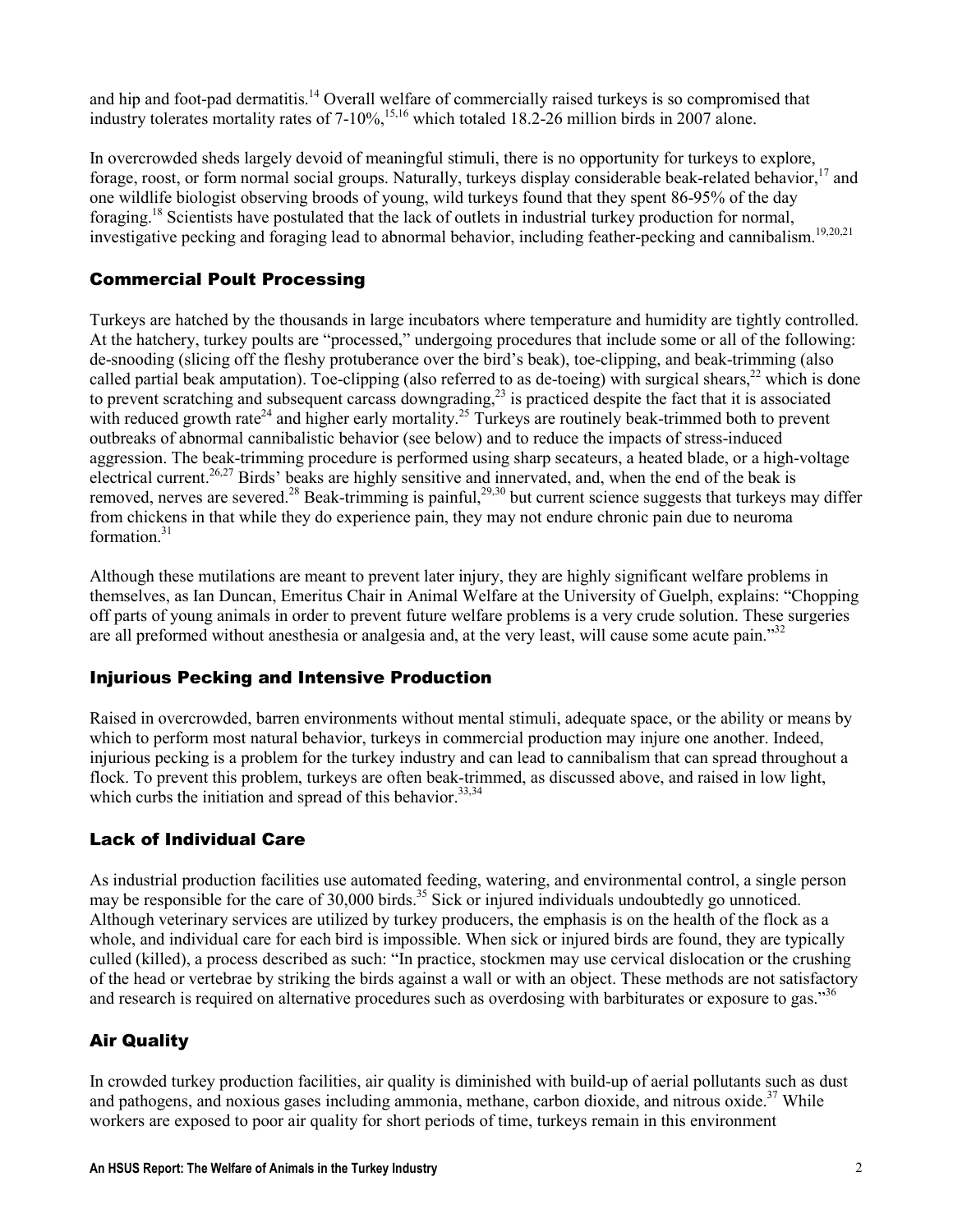continuously. Aerial pollutants and high ammonia levels are associated with a number of health problems in birds,<sup>38</sup> including damage to the epithelial lining of the respiratory tract, keratoconjunctivitis (swelling of the eyelids, discharge, and clouding and ulceration of the cornea), and possibly increased susceptibility to certain viral and bacterial infections.<sup>39,40</sup> Poor ventilation is also associated with foot-pad dermatitis.<sup>41</sup> As Christopher Wathes of the Silsoe Research Institute describes, "The air of a poultry house seethes with a disease miasma of gases, dusts and micro-organisms that arise from the birds themselves, their feed, droppings and the litter. The high concentration of aerial contaminants is a direct consequence of high stocking densities and slow ventilation rates which help to maintain a warm building temperature.<sup> $342$ </sup>

Turkeys have a heightened olfactory sense. According to Wathes, "For a bird with an acute sense of olfaction the polluted atmosphere of a poultry house may be the olfactory equivalent of looking through dark glasses."<sup>43</sup>

# Lighting

Lights are dimmed inside the sheds in order to reduce feather-pecking behavior.<sup>44</sup> While a typical business office may have a light level of 23.2 footcandle  $(250 \text{ lux})$ ,<sup>45</sup> light levels common in turkey production are much lower, 0.093-0.65 footcandle  $(1-7 \text{ lux})$ ,  $^{46,47}$  which poses additional concerns for the animals' welfare. Research has shown that turkeys find low light aversive<sup>48</sup> and that they prefer brighter environments.<sup>49</sup> Additionally, it is difficult for personnel to inspect flocks in such dim lighting, and sick or injured birds who should be separated or euthanized may be overlooked.<sup>50</sup>

#### Litter

 $\overline{a}$ 

Turkeys are typically housed on litter made of wood shavings. Sheds are not cleaned of excrement, feathers, debris, and litter during the birds' lifetime and may not be cleared between successive flocks.<sup>51,52</sup> If management is poor and turkeys must sit, stand, and lie in wet, soiled litter, they may develop breast blisters, hock burns, and foot ulcers.53,54,55 One study found that 98% of turkeys in commercial conditions suffered from foot-pad lesions,<sup>56</sup> which may become pathways to bacterial infections.<sup>57</sup> Wet or sticky litter can also lead to "shaky-leg syndrome," a severe lameness characterized by reluctance to stand and walk.<sup>58,59</sup> One study found that more than 45% of turkey flocks scored at slaughter had a greater than 10% incidence of severe foot-pad lesions.<sup>60</sup> Careful management practices, including keeping the litter dry, can reduce the incidence of foot-pad dermatitis.<sup>61</sup>

### Selective Breeding for Rapid Growth and Heavy Body Weight\*

One of the most significant welfare problems within the turkey industry is selective breeding for rapid growth to reach heavier final body weights in exceedingly shorter periods of time. Wild male turkeys grow from approximately 51 g (1.8 oz) at hatch to 3.5 kg (7.7 lb) in approximately 4 months.<sup>62</sup> During that same period, selectively bred turkeys raised for meat grow to more than 11.3 kg  $(25 \text{ lb})$ ,<sup>63</sup> more than three times the weight of their wild counterparts. Demand has continuously shifted turkey production toward heavier slaughter weights. Hens are now marketed at 99 days of age, or at 5.9-7.7 kg (13-17 lb), and toms are marketed when approximately 136 days old, or when they reach  $14.0\n-16.3$  kg  $(31\n-36)$  lb).<sup>64</sup>

Rapid growth and heavy body weight can compromise the health of turkeys by leading to muscle damage,<sup>65</sup> cardiovascular problems,  $^{66}$  and increased susceptibility to disease,  $^{67,68,69,70,71}$  and is a factor in the development of focal ulcerative dermatitis (small skin lesions commonly called "breast buttons"), which develop on the keel bone.<sup>72</sup> Another significant welfare concern for commercially raised turkeys is the development of painful leg problems. Rapid growth and heavy body weight stress bones, joints, ligaments, and tendons, and can result in leg problems, such as the development of an abnormal cartilage mass at the end of a growing bone (tibial dyschondroplasia), lesions in the hip joint (epiphyseal ischemic necrosis), and angular bone deformity (valgus-

<sup>\*</sup> Portions of this report were drawn from "An HSUS Report: Welfare Issues with Selective Breeding for Rapid Growth in Broiler Chickens and Turkeys." For more information, please see

www.hsus.org/farm/resources/research/practices/fast\_growth\_chickens\_turkeys.html.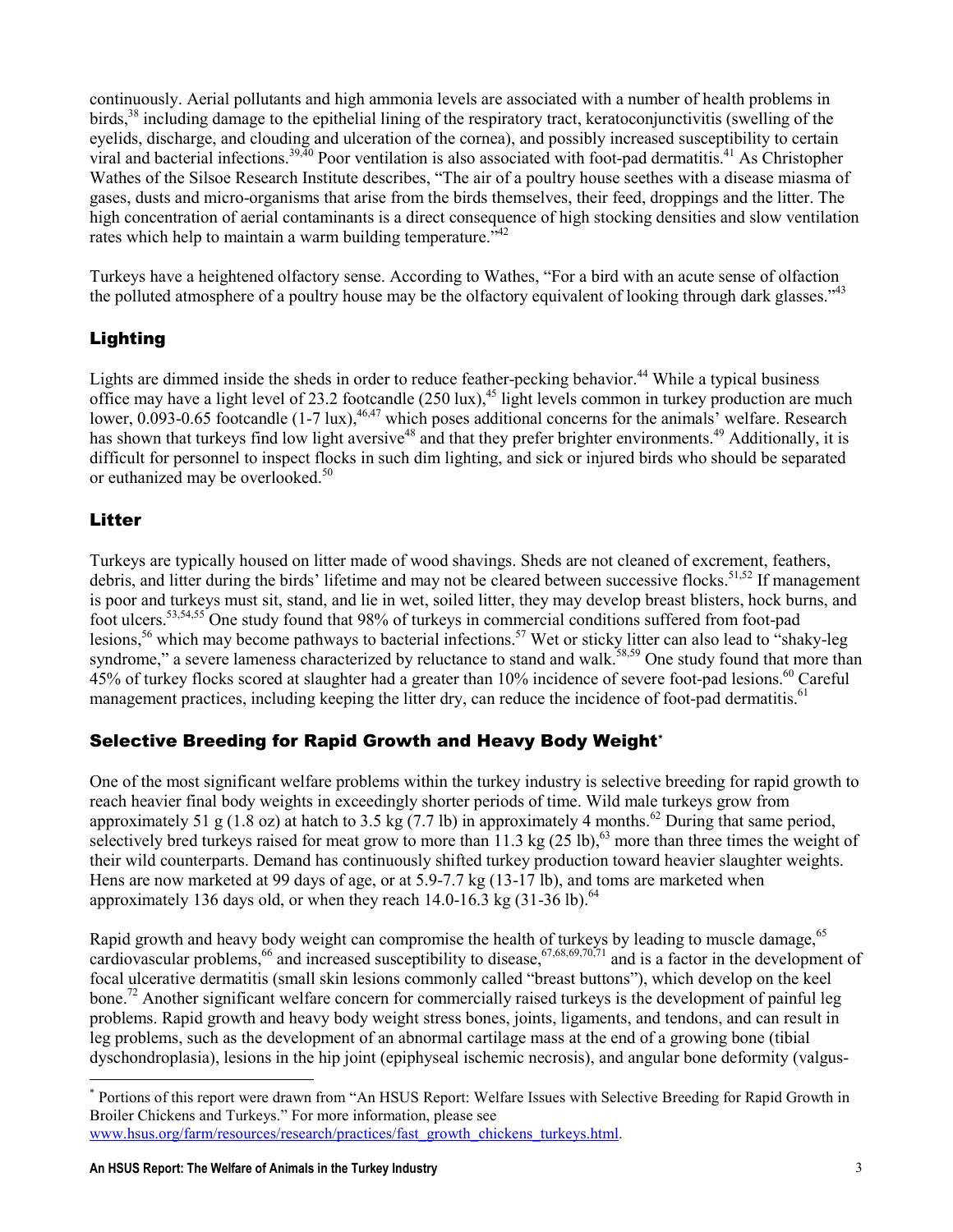varus deformity).<sup>73,74,75,76</sup> Avulsion (rupture) of tendons or ligaments in the hock may also occur.<sup>77,78</sup> One study found that 1.7-3.3% of turkey toms raised at stocking densities typical within industry exhibit severe gait abnormalities that hinder walking ability.<sup>79</sup> Another report estimated that a 5% mortality rate due to lameness is normal in heavy toms, with up to 20% mortality caused by lameness in problem flocks.<sup>80</sup> Turkeys may become so affected by leg problems that they go "off their legs," becoming too crippled to walk.<sup>81</sup> Except for one study,<sup>82</sup> research has shown that leg problems of farmed birds are indeed painful.<sup>83,84,85,86,87</sup> Although leg problems are clearly a serious welfare problem, economic considerations often trump concern by industry for the well-being of affected birds. Explains Scott Beyer, Poultry Specialist at Kansas State University: "Although a small percentage of birds may be predisposed to leg problems, use of highly selected fast-growing strains is recommended because savings in feed costs and time far outweigh the loss of a few birds."<sup>88</sup>

Increased body weight of turkeys can also lead to sudden death, associated with perirenal hemorrhage (SDPH). Turkeys who die of SDPH exhibit signs of acute heart failure and bleeding of the kidneys.<sup>89</sup> For turkeys between 8-14 weeks of age, SDPH is a significant cause of mortality for otherwise healthy, albeit rapidly growing, turkey toms.<sup>90,91</sup> During this period, total mortality due to SDPH can reach up to  $6\%$  in some flocks.<sup>92</sup> Although rapid growth is an important contributing factor, continuous lighting regimens, stress, crowding, and exposure to toxins may also lead to SDPH.<sup>93</sup>

The link between selection for heavy body weight and incidences of leg abnormalities and cardiovascular problems, as well as impaired immune system development, is recognized by turkey breeders and thought of as a challenge that must be addressed to achieve the "biological maximum."<sup>94</sup>

### Breeding Turkeys

The turkey industry has increasingly become vertically integrated. Today, production sectors are compartmentalized, and separate operations raise breeding birds, turkeys who produce fertile eggs. Hatching eggs are collected, incubated, and the young poults are then raised by the meat production sector of the industry. Turkey breeders, also known as parent stock or simply as breeders, have the same genetic predisposition as nonbreeding turkeys for fast growth and skeletal disorders,<sup>95</sup> and are feed-restricted in order to minimize health and reproductive problems and to enhance fertility.<sup>96,97,98</sup> Hence, turkey breeders are given as little as half of the amount of food they would eat *ad libitum*.<sup>99</sup> Studies with broiler chickens on feed restriction at this level have concluded that birds experience chronic hunger.<sup>100</sup>

Male breeding turkeys of fast-growing, breast-heavy, commercial strains are so large that they cannot mate naturally without harming the female. As a result, most turkeys are bred using artificial insemination (AI). According to the Merck Veterinary Manual, "Collecting semen from a chicken or turkey is done by stimulating the copulatory organ to protrude by massaging the abdomen and the back over the testes. This is followed quickly by pushing the tail forward with one hand and, at the same time, using the thumb and forefinger of the same hand to 'milk' semen from the ducts of this organ."<sup>101</sup> Hens are then inseminated by applying pressure to the abdomen around the vent, causing the oviduct to protrude "so that a syringe or plastic straw can be inserted [2.5 cm]  $\sim$ 1 in. into the oviduct and the appropriate amount of semen delivered."<sup>102</sup> Although turkey hens may display maternal broodiness, the natural desire to nest and incubate,<sup>103</sup> their eggs are removed and hatched artificially.<sup>104</sup>

When commercial breeding hens go out of egg production, they may be force-molted in order to bring them back into reproductive condition. Force-molting is induced by placing the hens in a completely dark house and removing all food and water for 72 hours. Feed and water are returned gradually. This deprivation of food, water, and light induces an additional egg-laying cycle in the hens.<sup>105,106</sup>

Because breeding birds are kept alive longer than turkeys raised exclusively for slaughter, skeletal problems are more common. At termination of breeding, at least 75% of parent stock suffer from abnormal gait or lameness.<sup>107</sup> Male breeding turkeys are predisposed to degenerative hip lesions.<sup>108</sup> One study found that all breeding toms examined had extensive hip joint degeneration, and results strongly suggest that turkeys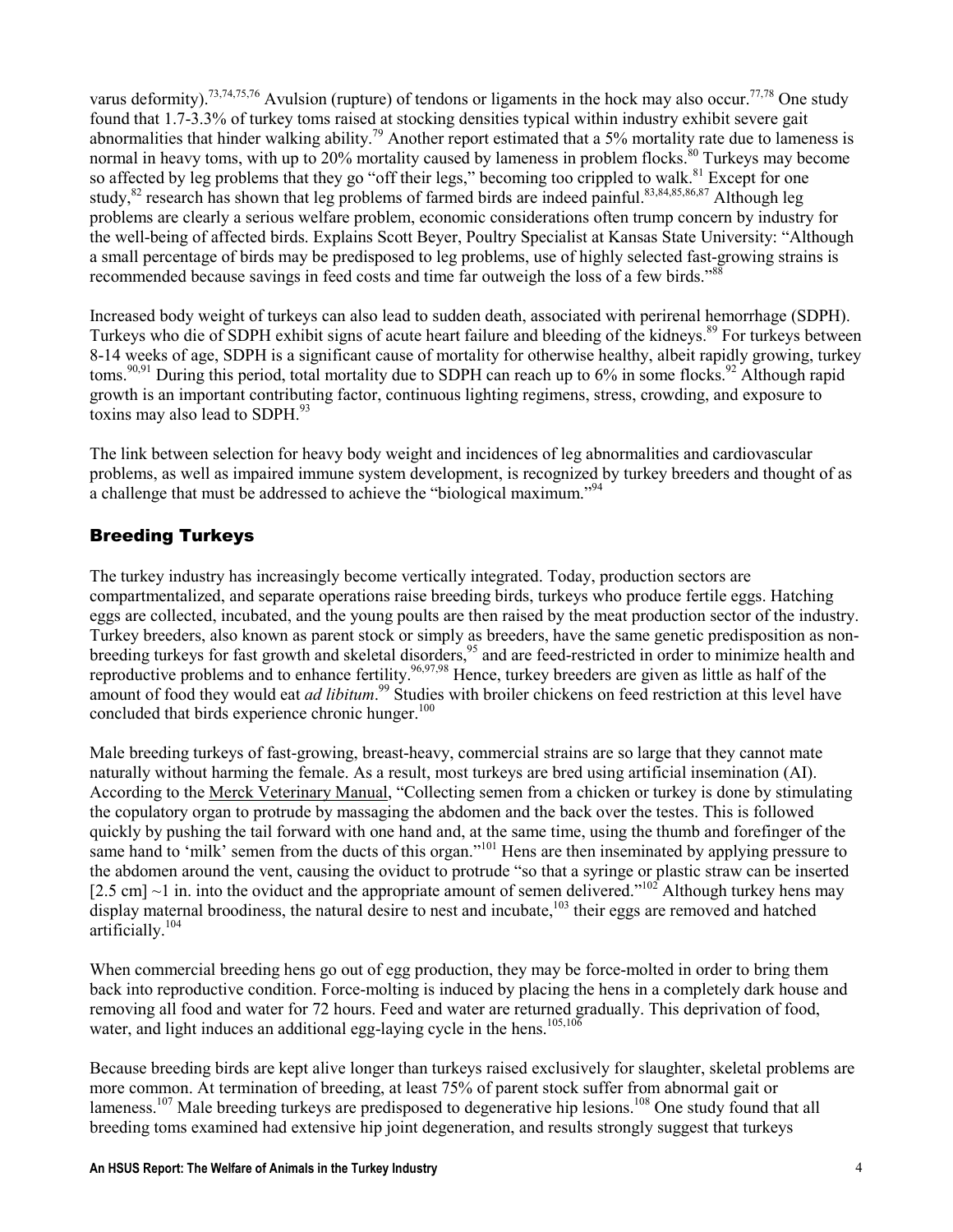experience chronic pain from hip problems,<sup>109</sup> though one study found no evidence of pain associated with destructive cartilage loss of the hip joint.<sup>110</sup> Traditional turkey lines do not tend to exhibit the degenerative joint disease problems found in breeds artificially selected for productivity.<sup>111</sup>

## Catching, Crating, and Transport

After turkeys reach market weight, the birds are "harvested"—caught and crated for transport to the slaughter plant. The process of removing the turkeys from the grower house to the transport vehicle has been described in the scientific literature thusly: "Generally, birds are caught by one or both legs and then forcibly pushed to the rear of the crates in order to make space for the next birds. During this procedure the heads or wings of the birds often knock against the solid sides of the crates."<sup>112</sup> Heart rate measurements suggest that catching and crating are stressful.<sup>113</sup> There are reports of severe injuries to the birds as they are loaded for transport, including bruising,<sup>114,115</sup> dislocated hips and internal hemorrhage,<sup>116</sup> wing fractures, heads hit on the side of transport crates as they are loaded, tails caught as crates are closed, amputated toes,<sup>117</sup> leg fracture, and avulsion (rupture) of tendons in the hock.<sup>118</sup> Turkey carcasses are often trimmed and downgraded during processing post-slaughter due in part to bruises and fractures sustained on the farm or during transport.<sup>119,120,121</sup>

Some producers are moving toward more automated systems that involve loading the turkeys using a conveyer belt.<sup>122</sup> This is a promising method that may improve turkey welfare.

Following crating, turkeys may be transported over long distances to the slaughter plant, during which time they are exposed to unfamiliar experiences, such as noise, motion, and vibration associated with the transport vehicle, as well as extremes of heat and cold.<sup>123,124</sup> One survey at a Canadian processing plant found that turkeys may spend more than18 hours in transit before arriving at the slaughter plant, although the mean journey time was 13.4-14.9 hours.<sup>125</sup> It is standard practice in commercial poultry production to deprive birds of food and water during catching, crating, transport, and while being held in lairage as they await slaughter. This is done in order to prevent contamination of the carcass with the contents of the lower intestine.<sup>126</sup> Invariably, some turkeys will arrive at the slaughter plant dead. One estimate of the dead-on-arrival (DOA) rate for turkeys is  $0.38\%$ <sup>127</sup> Although this percentage may seem negligible, extrapolation across all U.S. turkey production means that of the approximately 260 million turkeys slaughtered in 2007, 988,000 turkeys died that year during crating and transport to the slaughter plant.

# Slaughter†

Although the Humane Methods of Slaughter Act requires that animals be rendered insensible prior to shackling and slaughter,<sup>128</sup> the U.S. Department of Agriculture (USDA) does not interpret the law as including turkeys and other birds killed for food.<sup>129</sup> Upon arrival at the slaughter house, turkeys are unloaded from transport crates, inverted, and hung upside-down on shackles that pass over an electrified water bath. Evidence from studies of chickens demonstrates that the process of inversion and shackling is both stressful<sup>130,131</sup> and painful,<sup>132,133</sup> and the wingtips may become bruised if turkeys flap while being hung.<sup>134</sup> The birds are given an electric shock that is meant to render them unconscious and immobile while their necks are cut.<sup>135</sup> However, when shackled turkeys are conveyed through the water bath, they may experience electric shocks before they are stunned into unconsciousness, because their wings, hanging lower than their heads, may touch the water before their heads are submerged.<sup>136,137,138</sup> Additionally, not all birds are stunned adequately prior to exsanguination<sup>139,140</sup> and are conscious while their throats are cut. In 2007, more than 33,000 turkeys were condemned under the "cadaver" category of the USDA's annual poultry slaughter report.<sup>141</sup> According to the agency's Food Safety and Inspection Service poultry slaughter inspection training guide, "Poultry that die from causes other than slaughter are condemned under the cadaver category. These birds are not dead when they enter the scald vat. When submerged in the hot water, they drown...."<sup>142</sup>

 $\overline{a}$ † For more information, see "An HSUS Report: The Welfare of Birds at Slaughter," co-authored by Sara Shields, Ph.D., and Mohan Raj, BVSc, MVSc, Ph.D.: www.hsus.org/farm/resources/research/practices/welfare\_of\_birds\_slaughter.html.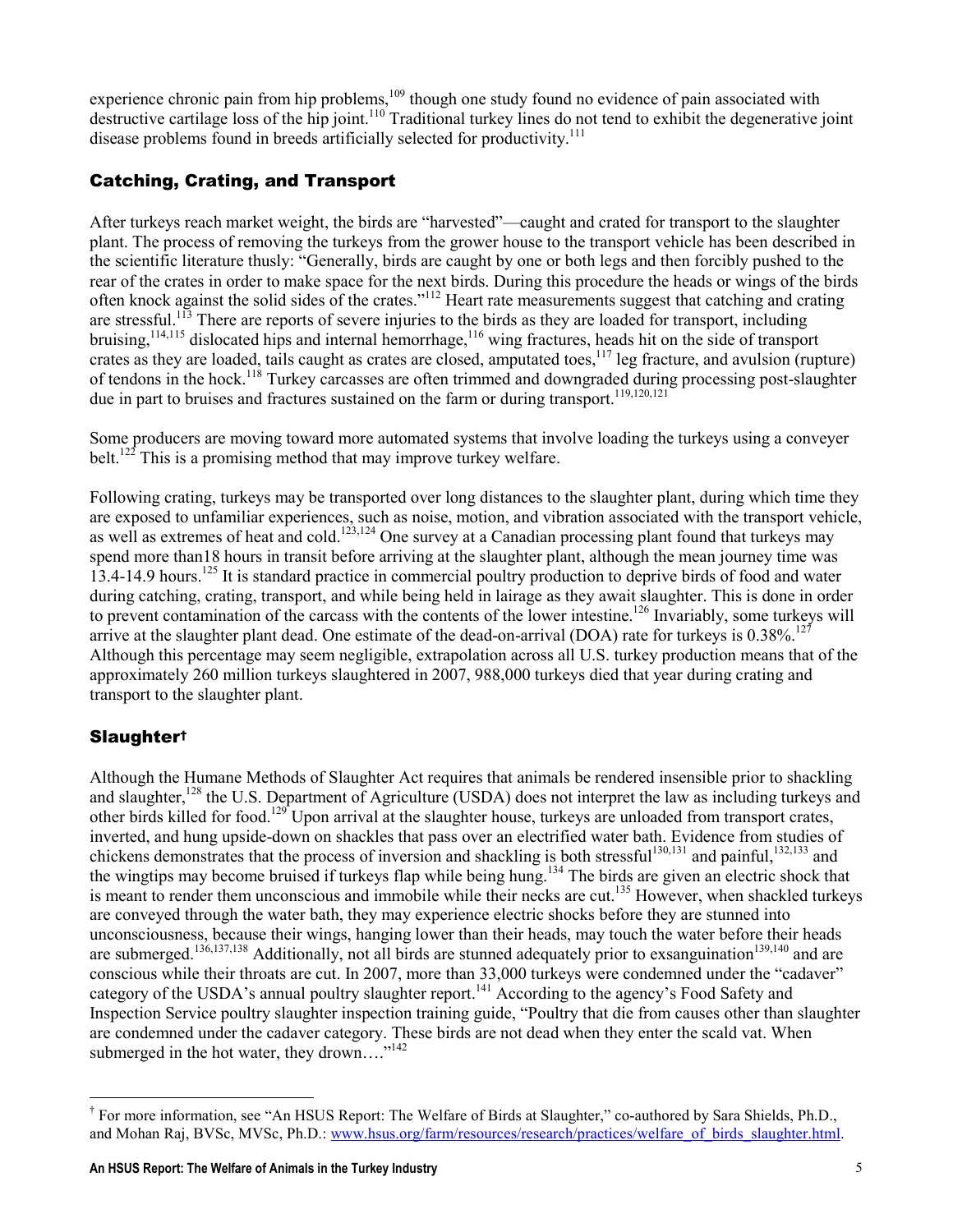Innovations in turkey slaughter processes have been gaining acceptance. The use of gas systems, rather than passing turkeys' heads through electrified water baths, are in use by some processing plants in the United States<sup> $143$ </sup> and Europe,  $144$  and these efforts should be commended for improving the animals' welfare.

### Conclusion

Animal agriculture is beginning to respond to the public's demand for more humane animal care, transport, and slaughter. However, as in other sectors of farm animal production, major welfare issues remain to be addressed in the turkey industry. Selective breeding for rapid growth and heavy weight jeopardizes the health and wellbeing of turkeys, while overcrowded, barren housing conditions that are devoid of meaningful stimuli compromise behavioral opportunities, lead to outbreaks of abnormal behavior, and cause physical and psychological suffering. Breeding birds are routinely food-deprived to manage weight gain. Transport and slaughter remain, at best, stressful experiences. These are serious issues endemic to the industry and must be prioritized above production efficiency and economic interests.

 $\overline{a}$ <sup>1</sup> Healy WM. 1992. Behavior. In: Dickson JG (ed.), The Wild Turkey: Biology and Management (Harrisburg, PA: Stackpole Books).

 $2$  Healy WM. 1992. Behavior. In: Dickson JG (ed.), The Wild Turkey: Biology and Management (Harrisburg, PA: Stackpole Books).

<sup>&</sup>lt;sup>3</sup> Healy WM. 1992. Behavior. In: Dickson JG (ed.), The Wild Turkey: Biology and Management (Harrisburg, PA: Stackpole Books).

<sup>&</sup>lt;sup>4</sup> Buchwalder T and Huber-Eicher B. 2005. Effect of group size on aggressive reactions to an introduced conspecific in groups of domestic turkeys (Meleagris gallopavo). Applied Animal Behaviour Science 93(3- 4):251-8.

<sup>&</sup>lt;sup>5</sup> Healy WM. 1992. Behavior. In: Dickson JG (ed.), The Wild Turkey: Biology and Management (Harrisburg, PA: Stackpole Books).

<sup>&</sup>lt;sup>6</sup> Scanes CG, Brant G, and Ensminger ME. 2004. Poultry Science, 4th Edition (Upper Saddle River, NJ: Pearson Prentice Hall, p. 4).

<sup>7</sup> Rose SP. 1997. Principles of Poultry Science (Wallingford, U.K.: CAB International, p.1).

<sup>8</sup> Schorger AW. 1966. Discovery of the turkey in Central America and Mexico. In: The Wild Turkey: Its History and Domestication (Norman, OK: University of Oklahoma Press, pp. 3-18).

<sup>&</sup>lt;sup>9</sup> Scanes CG, Brant G, and Ensminger ME. 2004. Poultry Science, 4th Edition (Upper Saddle River, NJ: Pearson Prentice Hall, p. 6).

<sup>&</sup>lt;sup>10</sup> U.S. Department of Agriculture National Agricultural Statistics Service. 2008. Poultry slaughter: 2007 annual summary. http://usda.mannlib.cornell.edu/usda/current/PoulSlauSu/PoulSlauSu-02-28-2008.pdf. Accessed August 4, 2008.

<sup>&</sup>lt;sup>11</sup> O'Keefe T. 2006. Butterball acquisition makes Smithfield division tops in turkeys. WATT Poultry USA, October, p. 18.

<sup>&</sup>lt;sup>12</sup> Scanes CG, Brant G, and Ensminger ME. 2004. Poultry Science, 4th Edition (Upper Saddle River, NJ: Pearson Prentice Hall, p. 270).

<sup>&</sup>lt;sup>13</sup> Voris JC. 1997. California turkey production. University of California Cooperative Extension, Poultry Fact Sheet No. 16c. http://animalscience.ucdavis.edu/Avian/pfs16C.htm. Accessed August 4, 2008.

<sup>&</sup>lt;sup>14</sup> Martrenchar  $\overline{A}$ , Huonnic D, Cotte JP, Boilletot E, and Morisse JP. 1999. Influence of stocking density on behavioural, health and productivity traits of turkeys in large flocks. British Poultry Science 40(3):323-31.

<sup>&</sup>lt;sup>15</sup> Voris JC. 1997. California turkey production. University of California Cooperative Extension, Poultry Fact Sheet No. 16c. http://animalscience.ucdavis.edu/Avian/pfs16C.htm. Accessed August 4, 2008.

<sup>&</sup>lt;sup>16</sup> Austic RE and Nesheim MC, 1990. Poultry Production, 13th Edition (Philadelphia, PA: Lea and Febiger, p. 231).

<sup>&</sup>lt;sup>17</sup> Hughes BO and Grigor PN. 1996. Behavioural time-budgets and beak related behaviour in floor-housed turkeys. Animal Welfare 5:189-98.

<sup>&</sup>lt;sup>18</sup> Healy WM. 1992. Behavior. In: Dickson JG (ed.), The Wild Turkey: Biology and Management (Harrisburg, PA: Stackpole Books).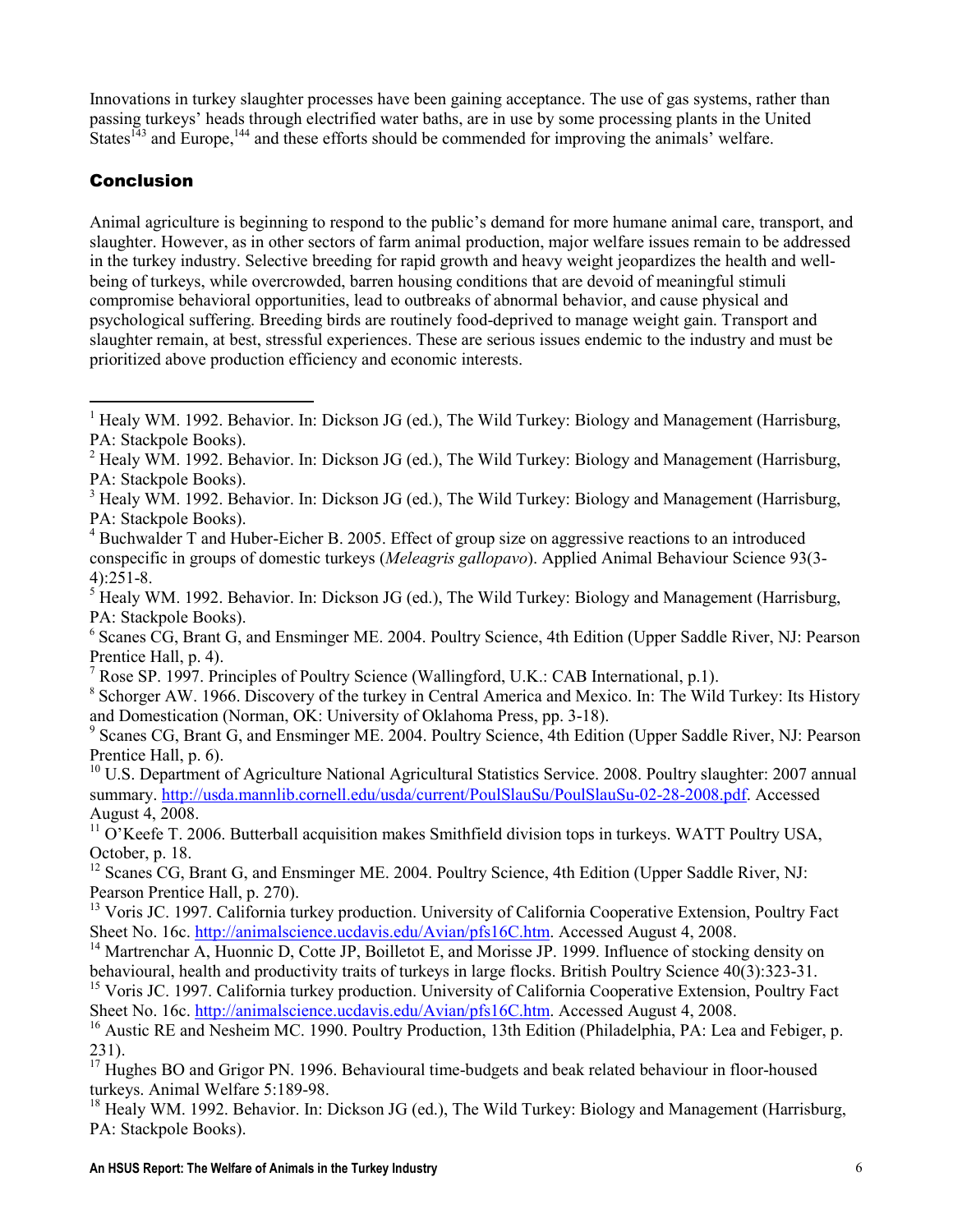-<sup>19</sup> Sedlackova M, Bilcik B, and Kostal L. 2004. Feather pecking in laying hens: environmental and endogenous factors. Acta Veterinaria Brno 73(4):521-31.

 $20$  Hughes BO and Grigor PN. 1996. Behavioural time-budgets and beak related behaviour in floor-housed turkeys. Animal Welfare 5:189-98.

 $21$  Hughes BO and Duncan IJH. 1972. The influence of strain and environmental factors upon feather pecking and cannibalism in fowls. British Poultry Science 13(6):525-47.

<sup>22</sup> Scanes CG, Brant G, and Ensminger ME. 2004. Poultry Science, 4th Edition (Upper Saddle River, NJ: Pearson Prentice Hall, pp. 277-8).

<sup>23</sup> Owings WJ, Balloun SL, Marion WW, and Thomson GM. 1972. The effect of toe-clipping turkey poults on market grade final weight and percent condemnation. Poultry Science 51:638-41.

<sup>24</sup> Newberry RC. 1992. Influence of increasing photoperiod and toe clipping on breast buttons of turkeys. Poultry Science 71:1471-9.

 $^{25}$  Owings WJ, Balloun SL, Marion WW, and Thomson GM. 1972. The effect of toe-clipping turkey poults on market grade final weight and percent condemnation. Poultry Science 51:638-41.

<sup>26</sup> Gentle MJ, Thorp BH, and Hughes BO. 1995. Anatomical consequences of partial beak amputation (beak trimming) in turkeys. Research in Veterinary Science 58(2):158-62.

 $27$  Grigor PN, Hughes BO, and Gentle MJ. 1995. An experimental investigation of the costs and benefits of beak trimming in turkeys. The Veterinary Record 136:257-65.

<sup>28</sup> Gentle MJ, Thorp BH, and Hughes BO. 1995. Anatomical consequences of partial beak amputation (beak trimming) in turkeys. Research in Veterinary Science 58(2):158-62.

<sup>29</sup> Duncan IJH, Slee GS, Seawright E, and Breward J. 1989. Behavioural consequences of partial beak amputation (beak trimming) in poultry. British Poultry Science 30:479-88.

<sup>30</sup> Gentle MJ, Waddington D, Hunter LN, and Jones RB, 1990. Behavioural evidence for persistent pain following partial beak amputation in chickens. Applied Animal Behaviour Science 27:149-57.

<sup>31</sup> Gentle MJ, Thorp BH, and Hughes BO. 1995. Anatomical consequences of partial beak amputation (beak trimming) in turkeys. Research in Veterinary Science 58(2):158-62.

<sup>32</sup> Duncan IJH. 2004. Welfare problems of poultry. In: Benson GJ and Rollin BE (eds.), The Well-Being of Farm Animals: Challenges and Solutions (Ames, IA: Blackwell Publishing, p. 309).

<sup>33</sup> Martrenchar A. 1999. Animal welfare and intensive production of turkey broilers. World's Poultry Science Journal 55(2):143-52.

<sup>34</sup> Gentle MJ, Thorp BH, and Hughes BO. 1995. Anatomical consequences of partial beak amputation (beak trimming) in turkeys. Research in Veterinary Science 58(2):158-62.

<sup>35</sup> Farm Animal Welfare Council. 1995. Report on the welfare of turkeys.

www.fawc.org.uk/reports/turkeys/turkr014.htm. Accessed August 4, 2008.

<sup>36</sup> Martrenchar A. 1999. Animal welfare and intensive production of turkey broilers. World's Poultry Science Journal 55(2):143-52.

<sup>37</sup> Kristensen HH and Wathes CM. 2000. Ammonia and poultry welfare: a review. World's Poultry Science Journal 56(3):235-45.

<sup>38</sup> Carlile FS. 1984. Ammonia in poultry houses: a literature review. World's Poultry Science Journal 40(2):99-113.

<sup>39</sup> Kristensen HH and Wathes CM. 2000. Ammonia and poultry welfare: a review. World's Poultry Science Journal 56(3):235-45.

<sup>40</sup> Barnett BD and Bierer BW. 1960. Failure of chlorinated naphthalenes to produce keratoconjunctivitis in turkeys. Avian Diseases 4(1):38-41.

<sup>41</sup> Martrenchar A, Boilletot E, Huonnic D, and Pol F. 2002. Risk factors for foot-pad dermatitis in chicken and turkey broilers in France. Preventive Veterinary Medicine 52(3-4):213-26.

<sup>42</sup> Wathes CM. 1998. Aerial emissions from poultry production. World's Poultry Science Journal 54:241-51.

<sup>43</sup> Wathes CM. 1998. Aerial emissions from poultry production. World's Poultry Science Journal 54:241-51.

<sup>44</sup> Martrenchar A. 1999. Animal welfare and intensive production of turkey broilers. World's Poultry Science Journal 55(2):143-52.

<sup>45</sup> Prescott NB, Kristensen HH, and Wathes CM. 2004. Light. In: Weeks C and Butterworth A (eds.), Measuring and Auditing Broiler Welfare (Wallingford, U.K.: CAB International).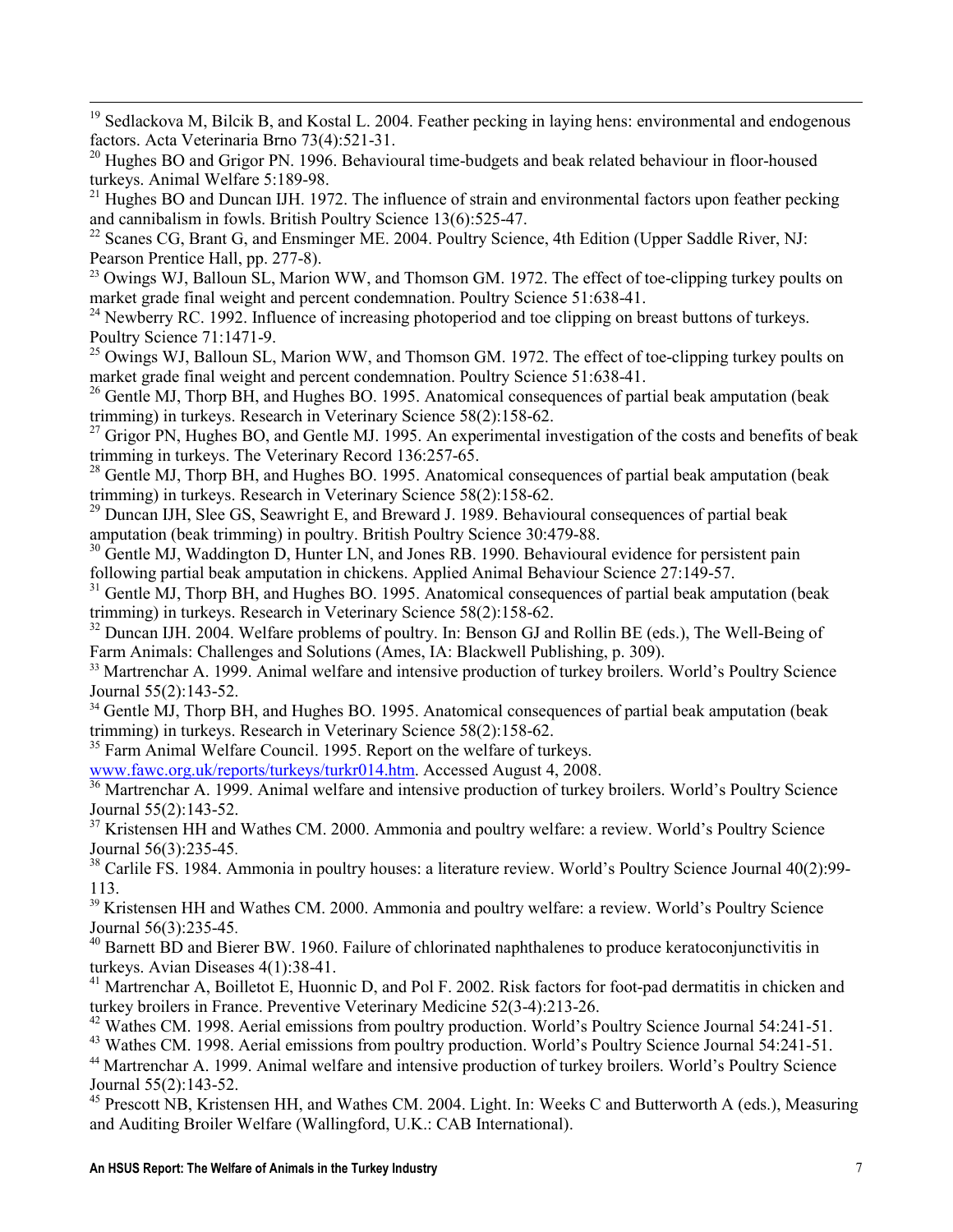-<sup>46</sup> Martrenchar A. 1999. Animal welfare and intensive production of turkey broilers. World's Poultry Science Journal 55(2):143-52.

- <sup>47</sup> Sherwin CM. 1998. Light intensity preferences of domestic male turkeys. Applied Animal Behaviour Science 58:121-30.
- <sup>48</sup> Sherwin CM. 1998. Light intensity preferences of domestic male turkeys. Applied Animal Behaviour Science 58:121-30.

<sup>49</sup> Barber CL, Prescott NB, Wathes CM, Le Sueur C, and Perry GC. 2004. Preferences of growing ducklings and turkey poults for illuminance. Animal Welfare 13:211-24.

<sup>50</sup> Martrenchar A. 1999. Animal welfare and intensive production of turkey broilers. World's Poultry Science Journal 55(2):143-52.

<sup>51</sup> National Turkey Federation. 2004. Animal care best management practices for the production of turkeys. www.eatturkey.com/foodsrv/pdf/NTF\_animal\_care.pdf. Accessed August 4, 2008.

<sup>52</sup> Bermudez AJ and Stewart-Brown B. 2003. Disease prevention and diagnosis. In: Saif YM, Barnes HJ, Glisson JR, Fadly AM, McDougald LR, and Swayne DE (eds.), Diseases of Poultry, 11th Edition (Ames, IA: Iowa State Press, p. 39).

<sup>53</sup> Leeson S, Diaz GJ, and Summers JD. 1995. Poultry Metabolic Disorders and Mycotoxins (Guelph, Ontario: University Books, p. 172).

<sup>54</sup> Ekstrand C and Algers B. 1997. Rearing conditions and foot-pad dermatitis in Swedish turkey poults. Acta Veterinaria Scandinavica 38(2):167-74.

<sup>55</sup> Julian R and Gazdzinsky P. 2000. Lameness and leg problems: turkeys. World Poultry–Elsevier Special  $00:24-31$ .

<sup>56</sup> Ekstrand C and Algers B. 1997. Rearing conditions and foot-pad dermatitis in Swedish turkey poults. Acta Veterinaria Scandinavica 38(2):167-74.

<sup>57</sup> Berg CC. 1998. Foot-pad dermatitis in broilers and turkeys: prevalence, risk factors and prevention. Acta Universitatis Agriculturae Sueciae. Veterinaria (Sweden), no. 36.

<sup>58</sup> Leeson S, Diaz GJ, and Summers JD. 1995. Poultry Metabolic Disorders and Mycotoxins (Guelph, Ontario: University Books, p. 172).

<sup>59</sup> Julian R and Gazdzinsky P. 2000. Lameness and leg problems: turkeys. World Poultry–Elsevier Special 00:24-31.

<sup>60</sup> Martrenchar A, Boilletot E, Huonnic D, and Pol F. 2002. Risk factors for foot-pad dermatitis in chicken and turkey broilers in France. Preventive Veterinary Medicine 52(3-4):213-26.

 $61$  Hester PY. 1994. The role of environment and management on leg abnormalities in meat-type fowl. Poultry Science 73(6):904-15.

 $62$  Healy WM. 1992. Behavior. In: Dickson JG (ed.), The Wild Turkey: Biology and Management (Harrisburg, PA: Stackpole Books).

<sup>63</sup> Hulet RM, Clauer PJ, Greaser GL, Harper JK, and Kime LF. 2004. Small-flock turkey production. Pennsylvania State University, Agricultural Research and Cooperative Extension.

http://agalternatives.aers.psu.edu/Publications/SmallflockTurkeys.pdf. Accessed August 4, 2008.

 $64$  Ferket P. 2002. Turkey growth statistics: growing bigger, faster. WATT Poutry USA, February, pp. 40-9. <sup>65</sup> Wilson BW, Nieberg PS, Buhr RJ, Kelly BJ, and Shultz FT. 1990. Turkey muscle growth and focal myopathy. Poultry Science 69(9):1553-62.

<sup>66</sup> Crespo R and Shivaprasad HL. 2003. Developmental, metabolic, and other noninfectious disorders. In: Saif YM, Barnes HJ, Glisson JR, Fadly AM, McDougald LR, and Swayne DE (eds.), Diseases of Poultry, 11th Edition (Ames, IA: Iowa State Press, pp. 1055-1102).

 $^{67}$  Huff G, Huff W, Rath N, Balog J, Anthony NB, and Nestor K. 2006. Stress-induced colibacillosis and turkey osteomyelitis complex in turkeys selected for increased body weight. Poultry Science 85:266-72.

<sup>68</sup> Huff GR, Huff WE, Balog JM, Rath NC, Anthony NB, and Nestor KE. 2005. Stress response differences and disease susceptibility reflected by heterophil to lymphocyte ratio in turkeys selected for increased body weight. Poultry Science 84:709-17.

<sup>69</sup> Nestor KE, Saif YM, Zhu J, and Noble DO. 1996. Influence of growth selection in turkeys on resistance to Pasteurella multocida. Poultry Science 75:1161-3.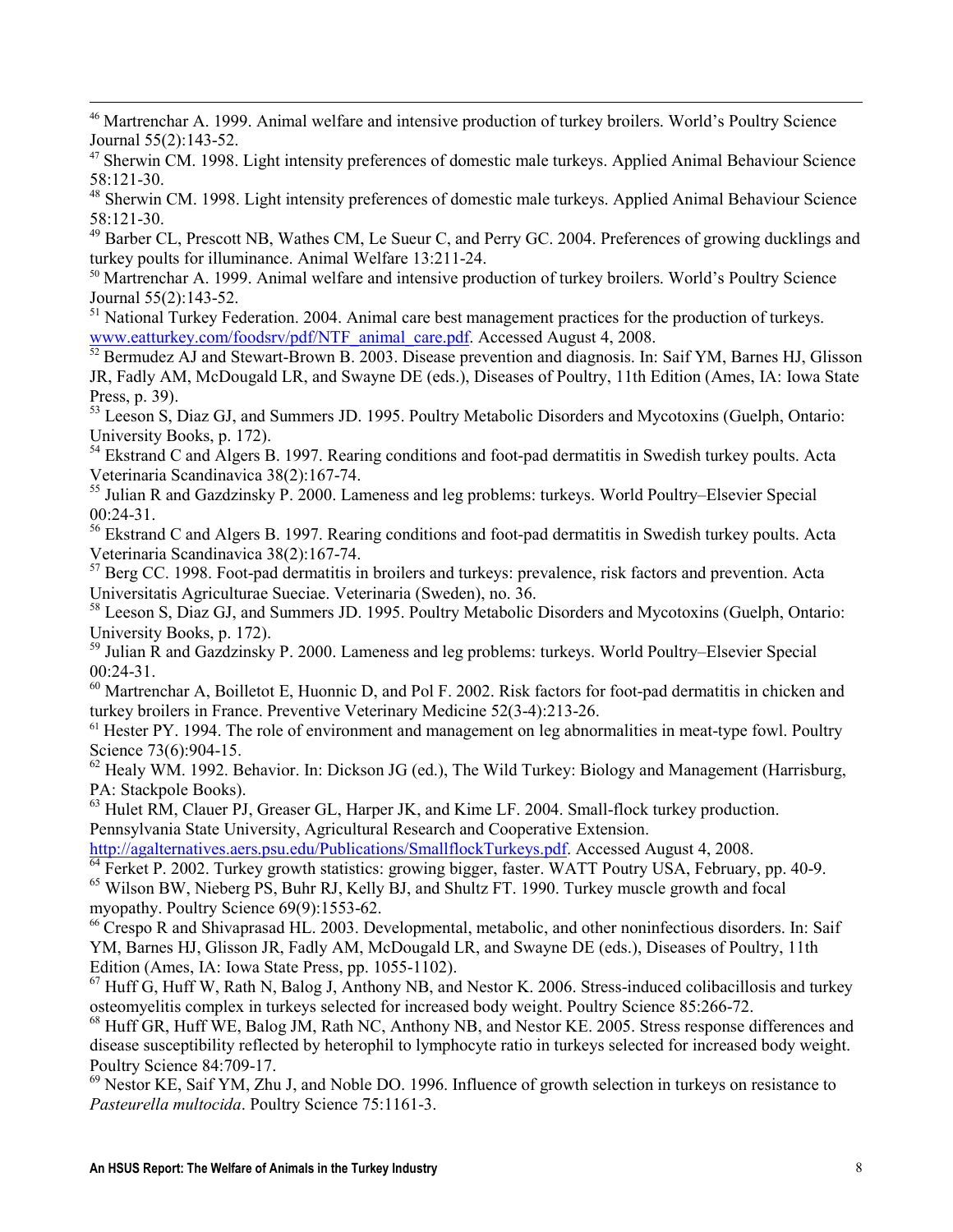$70$  Nestor KE, Noble DO, Zhu J, and Moritsu Y. 1996. Direct and correlated responses to long-term selection for increased body weight and egg production in turkeys. Poultry Science 75:1180-91.

 $71$  Bayyari GR, Huff WE, Rath NC, et al. 1997. Effect of the genetic selection of turkeys for increased body weight and egg production on immune and physiological responses. Poultry Science 76(2):289-96.

-

 $72$  Kamyab A. 1997. Studies on the etiology of enlarged sternal bursa and focal ulcerative dermatitis on market tom turkeys. Ph.D. Dissertation, University of Minnesota, pp. 1, 33-43, 50.

<sup>73</sup> Whitehead CC, Fleming RH, Julian RJ, and Sørensen P. 2003. Skeletal problems associated with selection for increased production. In: Muir WM and Aggrey SE (eds.), Poultry Genetics, Breeding and Biotechnology (Wallingford, U.K.: CABI Publishing, pp. 29-52).

 $\hat{7}^4$  Julian R and Gazdzinsky P. 2000. Lameness and leg problems: turkeys. World Poultry–Elsevier Special  $00:24-31$ .

 $75$  Wyers M, Cherel Y, and Plassiart G. 1991. Late clinical expression of lameness related to associated osteomyelitis and tibial dsychondroplasia in male breeding turkeys. Avian Diseases 35(2):408-14.

<sup>76</sup> Julian RJ. 1985. Osteochondrosis, dyschondroplasia, and osteomyelitis causing femoral head necrosis in turkeys. Avian Diseases 29(3):854-66.

 $^{77}$  Julian R and Gazdzinsky P. 2000. Lameness and leg problems: turkeys. World Poultry–Elsevier Special 00:24-31.

 $\frac{78}{18}$  Julian RJ. 1984. Tendon avulsion as a cause of lameness in turkeys. Avian Diseases 28(1):244-9.

<sup>79</sup> Martrenchar A, Huonnic D, Cotte JP, Boilletot E, and Morisse JP. 1999. Influence of stocking density on behavioural, health and productivity traits of turkeys in large flocks. British Poultry Science 40(3):323-31.

<sup>80</sup> Julian RJ. 1984. Tendon avulsion as a cause of lameness in turkeys. Avian Diseases 28(1):244-9.

<sup>81</sup> Julian RJ. 1985. Osteochondrosis, dyschondroplasia, and osteomyelitis causing femoral head necrosis in turkeys. Avian Diseases 29(3):854-66.

 $82$  Hocking PM, Bernard R, and Maxwell MH. 1999. Assessment of pain during locomotion and the welfare of adult male turkeys with destructive cartilege [sic] loss of the hip joint. British Poultry Science 40(1):30-4.

<sup>83</sup> Buchwalder T and Huber-Eicher B. 2005. Effect of the analgesic butorphanol on activity behaviour in turkeys (Meleagris gallopavo). Research in Veterinary Science 79:239-44.

<sup>84</sup> Danbury TC, Weeks CA, Chambers JP, Waterman-Pearson AE, and Kestin SC. 2000. Self-selection of the analgesic drug carprofen by lame broiler chickens. The Veterinary Record 146:307-11.

<sup>85</sup> McGeown D, Danbury TC, Waterman-Pearson AE, and Kestin SC. 1999. Effect of carprofen on lameness in broiler chickens. The Veterinary Record 144:668-71.

<sup>86</sup> Pickup HE, Cassidy AM, Danbury TC, Weeks CA, Waterman AE, and Kestin SC. 1997. Self selection of an analgesic by broiler chickens. British Poultry Science 38(5):S12-3.

<sup>87</sup> Duncan IJH, Beatty ER, Hocking PM, and Duff SRI. 1991. Assessment of pain associated with degenerative hip disorders in adult male turkeys. Research in Veterinary Science 50:200-3.

<sup>88</sup> Beyer RS. 2002. Leg problems in broilers and turkeys. Kansas State University, Agricultural Experiment Station and Cooperative Extension Service, June. www.oznet.ksu.edu/library/lvstk2/ep113.pdf. Accessed August 4, 2008.

<sup>89</sup> Crespo R and Shivaprasad HL. 2003. Developmental, metabolic, and other noninfectious disorders. In: Saif YM, Barnes HJ, Glisson JR, Fadly AM, McDougald LR, and Swayne DE (eds.), Diseases of Poultry, 11th Edition (Ames, IA: Iowa State Press, pp. 1055-1102).

 $90$  Frank RK, Newman JA, Noll SL, and Ruth GR. 1990. The incidence of perirenal hemorrhage syndrome in six flocks of market turkey toms. Avian Diseases 34(4):824-32.

<sup>91</sup> Mutalib AA and Hanson JA. 1990. Sudden death in turkeys with perirenal hemorrhage: field and laboratory findings. Canadian Veterinary Journal 31:637-42.

 $92$  Mutalib AA and Hanson JA. 1990. Sudden death in turkeys with perirenal hemorrhage: field and laboratory findings. Canadian Veterinary Journal 31:637-42.

<sup>93</sup> Mutalib AA and Hanson JA. 1990. Sudden death in turkeys with perirenal hemorrhage: field and laboratory findings. Canadian Veterinary Journal 31:637-42.

<sup>94</sup> Buddiger N and Albers G. 2004. Future trends in turkey breeding. Hybrid Turkeys. www.hybridturkeys.com/Media/PDF\_files/Management/Mng\_future\_trds\_lbs.pdf. Accessed August 4, 2008.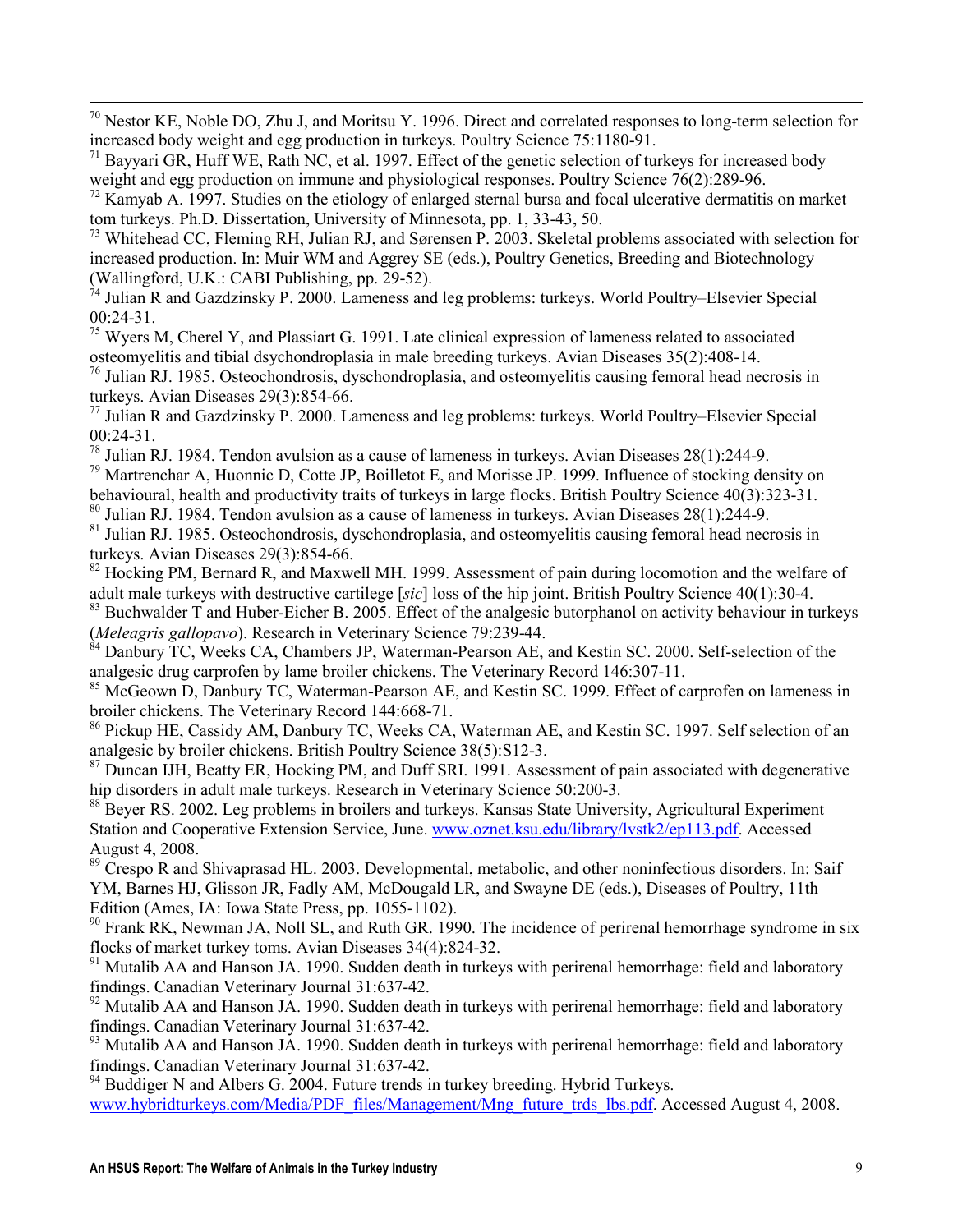-<sup>95</sup> Duff SRI, Hocking PM, and Field RK. 1987. The gross morphology of skeletal disease in adult male breeding turkeys. Avian Pathology 16(4):635-51.

<sup>96</sup> Nestor KE, Bacon WL, and Renner PA. 1980. The influence of genetic changes in total egg production, clutch length, broodiness, and body weight on ovarian follicular development in turkeys. Poultry Science 59:1694-9.

 $97$  de Jong IC and Jones B. 2006. Feed restriction and welfare in domestic birds. In: Bels V (ed.), Feeding in Domestic Vertebrates: From Structure to Behaviour (Wallingford, U.K.: CAB International, pp. 120-35).

<sup>98</sup> Hocking PM, Maxwell MH, and Mitchell MA. 1999. Welfare of food restricted male and female turkeys. British Poultry Science 40(1):19-29.

<sup>99</sup> Hocking PM, Maxwell MH, and Mitchell MA. 1999. Welfare of food restricted male and female turkeys. British Poultry Science 40(1):19-29.

<sup>100</sup> Savory CJ, Maros K, and Rutter SM. 1993. Assessment of hunger in growing broiler breeders in relation to a commercial restricted feeding programme. Animal Welfare 2:131-52.

<sup>101</sup> The Merck Veterinary Manual. 2008. Poultry: artificial insemination.

www.merckvetmanual.com/mvm/index.jsp?cfile=htm/bc/205700.htm. Accessed August 4, 2008. <sup>102</sup> The Merck Veterinary Manual. 2008. Poultry: artificial insemination.

www.merckvetmanual.com/mvm/index.jsp?cfile=htm/bc/205700.htm. Accessed August 4. 2008.  $\frac{103}{103}$  Hybrid Turkeys. 2005. Broodiness in turkeys.

www.hybridturkeys.com/Media/PDF\_files/Management/Broodiness.pdf. Accessed August 4, 2008.

<sup>104</sup> Scanes CG, Brant G, and Ensminger ME. 2004. Poultry Science, 4th Edition (Upper Saddle River, NJ: Pearson Prentice Hall, p. 46-7).

<sup>105</sup> Scanes CG, Brant G, and Ensminger ME. 2004. Poultry Science, 4th Edition (Upper Saddle River, NJ: Pearson Prentice Hall, p. 284).

<sup>106</sup> National Turkey Federation. 2004. Animal care best management practices for the production of turkeys. www.eatturkey.com/foodsrv/pdf/NTF\_animal\_care.pdf. Accessed August 4, 2008.

 $\frac{107}{107}$  Hocking PM. 1992. Musculo-skeletal disease in heavy breeding birds. In: Whitehead CC (ed.), Bone Biology and Skeletal Disorders in Poultry. Poultry Science Symposium Number Twenty-three (Oxfordshire, U.K.: Carfax Publishing Co., pp. 297-309).

 $108$  Duff SRI. 1984. The morphology of degenerative hip disease in male breeding turkeys. Journal of Comparative Pathology 94(1):127-39.

<sup>109</sup> Duncan IJH, Beatty ER, Hocking PM, and Duff SRI. 1991. Assessment of pain associated with degenerative hip disorders in adult male turkeys. Research in Veterinary Science 50:200-3.

 $110$  Hocking PM, Bernard R, and Maxwell MH. 1999. Assessment of pain during locomotion and the welfare of adult male turkeys with destructive cartilege [sic] loss of the hip joint. British Poultry Science 40(1):30-4.

<sup>111</sup> Hocking PM, Bernard R, and Wess TJ. 1998. Comparative development of antitrochanteric disease in male and female turkeys of a traditional line and a contemporary sire-line fed ad libitum or with restricted quantities of food. Research in Veterinary Science 65(1):29-32.

<sup>112</sup> Martrenchar A. 1999. Animal welfare and intensive production of turkey broilers. World's Poultry Science Journal 55(2):143-52.

<sup>113</sup> Prescott NB, Berry PS, Haslam S, and Tinker DB, 2000. Catching and crating turkeys: effects on carcass damage, heart rate, and other welfare parameters. Journal of Applied Poultry Research 9(3):424-32.

<sup>114</sup> McGuire AR. 2003. Improving carcass quality. Poultry  $10(1)$ : 25-6.

<sup>115</sup> Prescott NB, Berry PS, Haslam S, and Tinker DB. 2000. Catching and crating turkeys: effects on carcass damage, heart rate, and other welfare parameters. Journal of Applied Poultry Research 9(3):424-32.

<sup>116</sup> Gregory NG. 1994. Pathology and handling of poultry at the slaughterhouse. World's Poultry Science Journal 50:66-7.

<sup>117</sup> Prescott NB, Berry PS, Haslam S, and Tinker DB, 2000. Catching and crating turkeys: effects on carcass damage, heart rate, and other welfare parameters. Journal of Applied Poultry Research 9(3):424-32.

<sup>118</sup> Julian RJ. 1984. Tendon avulsion as a cause of lameness in turkeys. Avian Diseases  $28(1)$ :244-9.

<sup>119</sup> European Food Safety Authority. 2004. Scientific report of the Scientific Panel on Animal Health and Welfare on a request from the Commission related to the welfare of animals during transport.

www.efsa.eu.int/EFSA/Scientific\_Opinion/ahaw\_report\_animaltransportwelfare\_en1.pdf. Accessed August 4, 2008.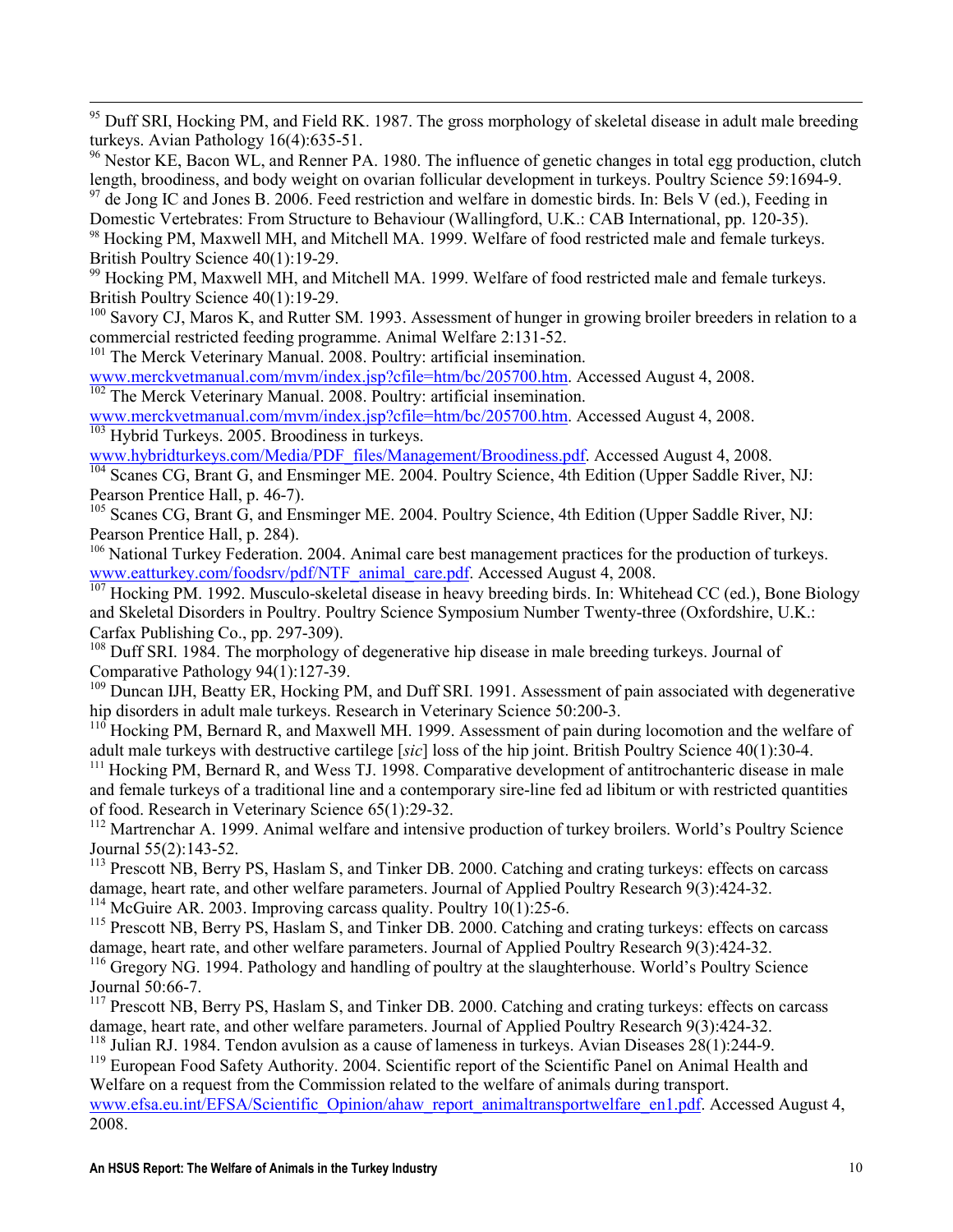-<sup>120</sup> McEwen SA and Barbut S. 1992. Survey of turkey downgrading at slaughter: carcass defects and associations with transport, toenail trimming, and type of bird. Poultry Science 71(7):1107-15.

<sup>121</sup> National Turkey Federation. 2004. Animal care best management practices for the production of turkeys. www.eatturkey.com/foodsrv/pdf/NTF\_animal\_care.pdf. Accessed August 4, 2008.

 $\frac{122}{122}$  O'Keefe T. 2006. MTP cooks its way to value. WATT Poultry USA, September, pp. 16-22.

<sup>123</sup> Weeks CA. 2007. Poultry handling and transport. In: Grandin T (ed.), Livestock Handling and Transport, 3rd Edition (Wallingford, U.K., CAB International, pp. 295-311).

 $124$  Mench JA. 1992. The welfare of poultry in modern production systems. Poultry Science Reviews 4(2):107-28.

<sup>125</sup> McEwen SA and Barbut S. 1992. Survey of turkey downgrading at slaughter: carcass defects and associations with transport, toenail trimming, and type of bird. Poultry Science 71(7):1107-15.

<sup>126</sup> Bilgili SF, 2002. Slaughter quality as influenced by feed withdrawal. World's Poultry Science Journal 58(2):123-30.

<sup>127</sup> Petracci M, Bianchi M, Cavani C, Gaspari P, and Lavazza A. 2006. Preslaughter mortality in broiler chickens, turkeys, and spent hens under commercial slaughtering. Poultry Science 85:1660-4.

<sup>128</sup> Office of the Law Revision Counsel. 2007. Humane Methods of Livestock Slaughter. United States Code, Title 7, Chapter 48. http://uscode.house.gov/download/pls/07C48.txt. Accessed August 4, 2008.

129 WATT Poultry USA. 2008. Poultry are not 'livestock,' rules judge. WATT Poultry USA, March 3. www.wattpoultry.com/PoultryUSA/News.aspx?id=21992. Accessed August 4, 2008.

<sup>130</sup> Kannan G and Mench JA. 1996. Influence of different handling methods and crating periods on plasma corticosterone concentrations in broilers. British Poultry Science 37(1):21-31.

<sup>131</sup> Kannan G, Heath JL, Wabeck CJ, and Mench JA. 1997. Shackling of broilers: effects on stress responses and breast meat quality. British Poultry Science 38(4):323-32.

<sup>132</sup> Gregory NG. 1994. Pathology and handling of poultry at the slaughterhouse. World's Poultry Science Journal 50:66-7.

<sup>133</sup> Gentle MJ and Tilston VL. 2000. Nociceptors in the legs of poultry: implications for potential pain in preslaughter shackling. Animal Welfare 9:227-36.

<sup>134</sup> Gregory NG. 1994. Pathology and handling of poultry at the slaughterhouse. World's Poultry Science Journal 50:66-7.

<sup>135</sup> Bilgili SF. 1999. Recent advances in electrical stunning. Poultry Science 78:282-6.

<sup>136</sup> Raj M and Tserveni-Gousi A. 2000. Stunning methods for poultry. World's Poultry Science Journal 56(4):291-304.

<sup>137</sup> Gregory NG. 1994. Pathology and handling of poultry at the slaughterhouse. World's Poultry Science Journal 50:66-7.

<sup>138</sup> Wooton SB and Gregory NG. 1991. How to prevent pre-stun electric shocks in waterbath stunners. Turkeys, April, pp. 15, 30.

<sup>139</sup> Raj M and Tserveni-Gousi A. 2000. Stunning methods for poultry. World's Poultry Science Journal 56(4):291-304.

 $140$  Boyd F. 1994. Humane slaughter of poultry: the case against the use of electrical stunning devices. Journal of Agricultural and Environmental Ethics 7(2):221-36.

<sup>141</sup> U.S. Department of Agriculture National Agricultural Statistics Service. 2008. Poultry slaughter: 2007 annual summary. http://usda.mannlib.cornell.edu/usda/current/PoulSlauSu/PoulSlauSu-02-28-2008.pdf. Accessed August 4, 2008.

 $142$  U.S. Department of Agriculture Food Safety and Inspection Service. 2005. Poultry postmortem inspection, p.15. www.fsis.usda.gov/PDF/PSIT\_PostMortem.pdf. Accessed August 4, 2008.

 $143$  O'Keefe T. 2006. MTP cooks its way to value. WATT Poultry USA, September, pp. 16-22.

<sup>144</sup> Appleby MC, Mench JA, and Hughes BO. 2004. Poultry Behaviour and Welfare (Wallingford, U.K.: CABI Publishing, p. 193).